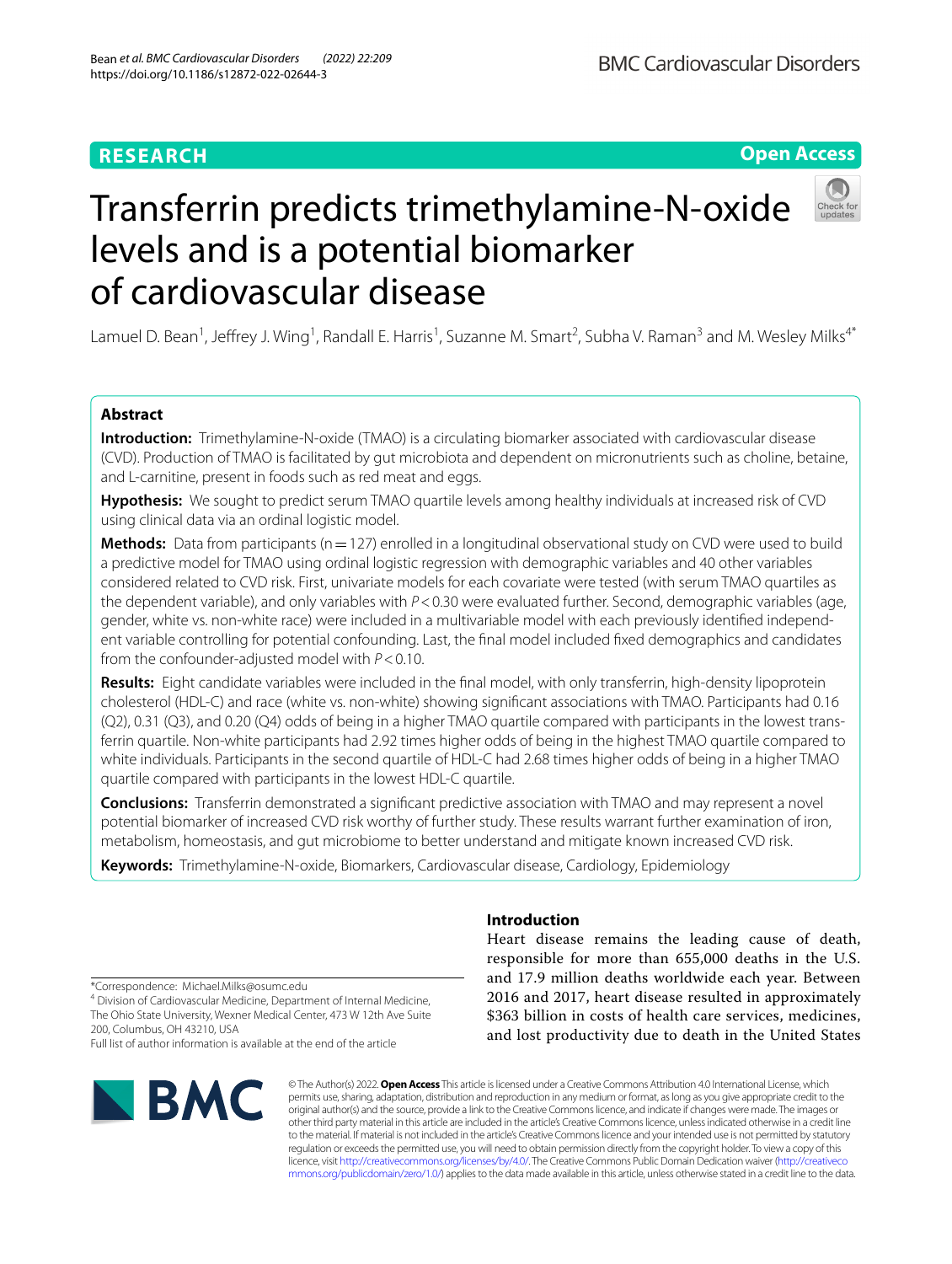[[1](#page-8-0)]. Efective control of risk factors signifcantly reduces CVD risk and associated health care costs. Multiple factors have been identifed in previous studies that elevate risk, yet data for novel factors continues to emerge.

Traditional factors used to predict atherosclerotic cardiovascular disease (ASCVD) risk and reduce costs/ outcomes via treatment (e.g. with statins) include blood pressure, glucose, lipids, weight, physical inactivity, stress, smoking, and certain dietary patterns [[2](#page-8-1)]. Conversely, efective control of these factors signifcantly reduces CVD risk and associated health care costs. Unhealthy dietary factors constitute an important component of the CVD risk factor profle, and elucidation of potential dietary biomarkers of CVD risk is an important research objective. Recent studies have revealed trimethylamine-N-oxide (TMAO) as a novel ASCVD biomarker. Gut microbiota metabolize the micronutrients choline, betaine, and L-carnitine to form trimethylamine (TMA), which is absorbed and then further oxidized into TMAO by favin-dependent monooxygenase enzymes in the liver [[3\]](#page-8-2). Past studies have found that higher TMAO serum levels are associated with increased risk of CVD [\[4](#page-8-3)], atherosclerosis [[5](#page-8-4)], coronary artery disease [[6](#page-8-5)], as well as other chronic diseases that are associated with CVD such as diabetes mellitus (DM) [\[7](#page-8-6)] and chronic kidney disease [[8\]](#page-8-7). The growing body of evidence elucidating the mechanisms of TMAO-induced atherogenesis have basis in high-quality animal studies, one among them noting that supplementation of *Apoe*−/− mice with L-carnitine leads to aortic atherosclerosis in the absence of adverse alterations in lipoprotein or glucose levels, and TMAO inhibits reverse cholesterol transport [\[9\]](#page-8-8). In addition, TMAO has been associated with increased platelet reactivity, such as in a study of healthy volunteers who were given choline bitartrate supplementation, which resulted in both higher TMAO levels and platelet responsiveness [[10\]](#page-8-9) Interestingly, an experimental diet involving consumption of 4 hardboiled eggs daily did not produce the same efect, despite having similar choline content, potentially implicating additional complexities in food matrix composition.

Dietary studies have provided consistent evidence that omnivorous diets are associated with high TMAO levels compared to vegetarian diets. Since TMAO is a metabolite of the precursor nutrients choline and L-carnitine, many studies have investigated the association between diet and TMAO levels, particularly diets high in red meats  $[11]$  $[11]$  or eggs; generally, omnivorous  $[12]$  $[12]$  and traditional Western dietary patterns rather than vegetarian ones tend to be abundant in such TMAO precursors [\[13](#page-8-12)]. One study found that individuals who consumed primarily omnivorous diets had a tenfold higher odds of being in a high TMAO producer group compared to individuals who consumed vegetarian diets [[14\]](#page-8-13).

Thus, TMAO levels demonstrate a relationship with omnivorous diets and CVD risk; however, very few studies have described other CVD-related non-dietary biomarkers associated with TMAO. The objective of this study is to explore potentially novel dietary factors or biomarkers that associate with TMAO levels, among participants at increased risk of incident ASCVD.

#### **Methods**

Data used in this analysis were initially collected from a longitudinal observational study of 127 recruited adults greater than 40 years of age with risk factors for, but without known, ASCVD. Adults without evident ASCVD but with 2 or more risk factors (total cholesterol $\geq$ 240 mg/ dl, systolic blood pressure≥140 mmHg, diastolic blood pressure  $≥$  90 mmHg, current smoking, or DM) were prospectively identifed primarily by recruitment from ambulatory clinics associated with the Ohio State University Wexner Medical Center. Other participants were enrolled via fyer advertisements, word of mouth, and by visiting other clinics to recruit. No participants had a known history of iron overload or signifcant blood transfusion. All subjects gave written informed consent to participate in this Institutional Review Board-approved study.

All biometric measurements were obtained in person at baseline and at 2 years follow-up. Only baseline data were used for the current study due to the lack of signifcance in temporality and to maximize precision of the sample of data used for analysis. The leading author of this manuscript had full access to all data in this study and takes responsibility for its integrity and the data analysis.

#### **Outcome classifcation**

Serum concentration of TMAO (the outcome variable) was measured with liquid chromatography-tandem mass spectrometry (LC-MS/MS). Separation for HPLC was performed on a Dionex UltiMate 3000 RSLCnano System with a Waters ACQUITY UPLC BEH amide column at 30 °C with a gradient including solvent A ( $NH_{4}COOH$ (5 mM) with 0.1% formic acid) and solvent B (acetonitrile). Using the multi reaction monitoring (MRM) technique on a Thermo TSQ Quantiva (triple quadrupole MS/MS) instrument, the ion pairs of 76.1/58.1 and 85.1/66.1 were used to monitor the concentration of TMAO and the internal standard (IS) d9-TMAO, respectively. All mass spectrometer parameters were tuned to give the optimized MRM signal. For standard curve preparation for calibration, to 160  $\mu$ L of MeOH, 20  $\mu$ L of TMAO stock solution (at the conc. of 0.005, 0.01, 0.02, 0.05, 0.10, 0.20, 0.50, 1.0, 2.0, 5.0, and 10.0 ppm in  $H_2O$ )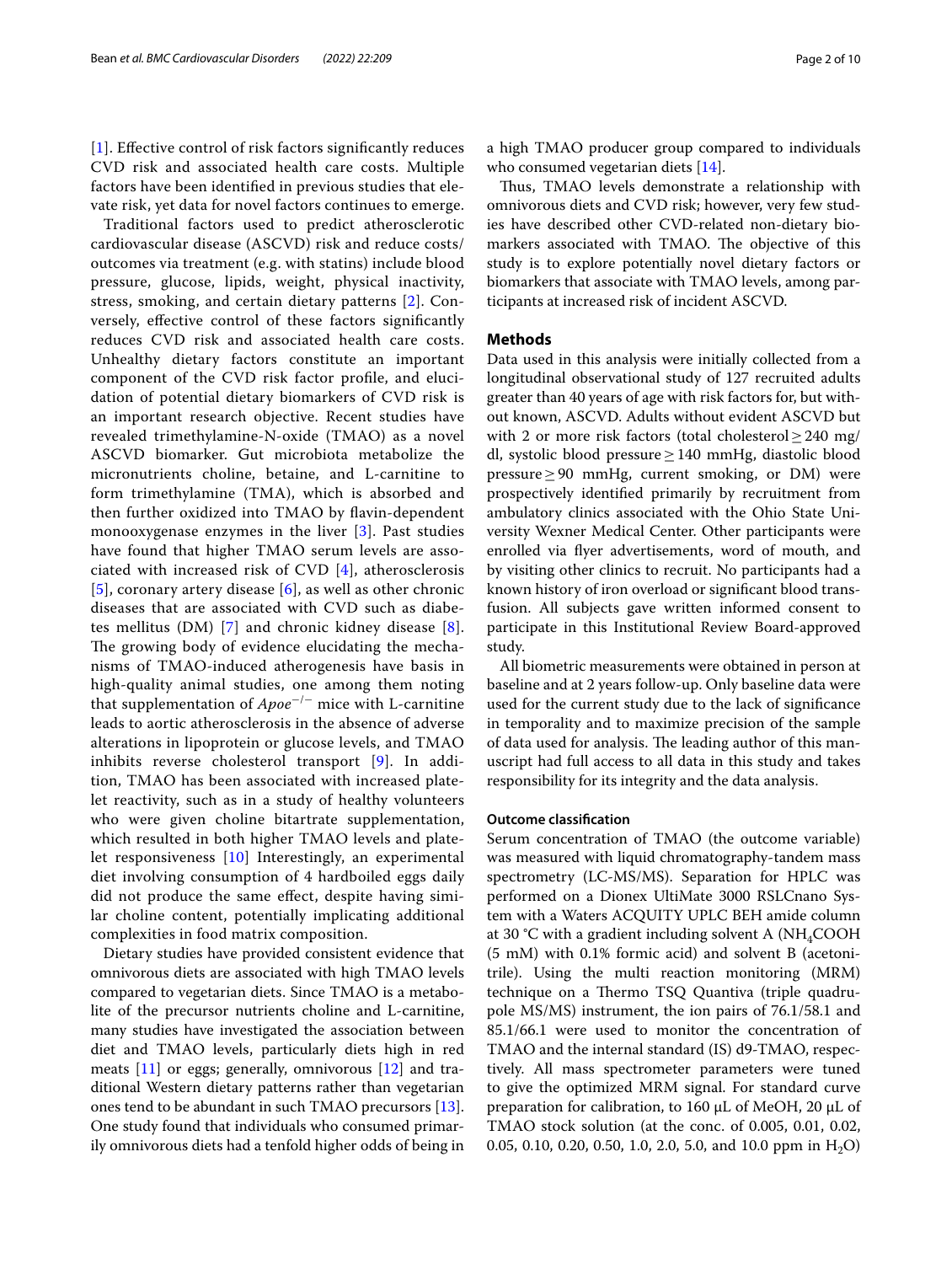were added together with 20 µL of IS at 1 µg/mL in ACN to yield standard samples (at 0.5, 1.0, 2.0, 5.0, 10, 20, 50, 100, 200, 500, and 1000 ng/mL [ppb]). The quality controls (QCs) were at 10, 100, and 500 ng/mL. For human plasma sample preparation, to 50  $\mu$ L of the sample, 50 µL of IS at 1 µg/mL in ACN and 400 µL of cold MeOH (pre-chilled at  $-20$  °C) were added. The mixture was vortexed for approximately 3 s, kept at  $-20$  °C for 30 min, and centrifuged at 13,000 rpm/4 °C for 10 min. A supernatant quantity of 100 µL was transferred to glass vials for LC-MS/MS injection and measurement.

#### **Exposures/covariates**

Demographic characteristics collected included race, gender, age, and race. History of hypertension, statin use, smoking, diabetes status, height, weight, hip and waist circumference, waist hip ratio, and body-mass index (BMI) were abstracted from medical records and collected in person. Biomarkers studied included blood pressure, Modifcation of Diet in Renal Disease-derived glomerular fltration rate (MDRDGFR), hematocrit, transferrin, ferritin, hepcidin, adiponectin, TMAO, blood total cholesterol, high-density lipoprotein cholesterol (HDL-C), low-density lipoprotein cholesterol (LDL-C), oxidized LDL-C, triglycerides, iron, iron saturation, ferritin, and creatinine levels [\[15,](#page-8-14) [16](#page-8-15)]. Baseline values of these biomarkers were used for this analysis.

#### **Data analysis**

Participant characteristics were summarized overall to evaluate their distributions. Distributional features of TMAO and other variables were examined by standard statistical measures (means, standard deviations, and medians). For the original data set a missing outcome deletion approach was used to deal with the missingness of the outcome data. Therefore, any observations that had missing baseline TMAO data were removed. Continuous measures that were highly skewed including serum TMAO (dependent variable) were recoded into quartiles. Race was operationalized as white versus non-white based on small counts of participants of non-white races. After cleaning and managing the data set, ordinal logistic regression was used to build a predictive model for serum TMAO levels. TMAO levels were stratifed into quartiles for testing associations with demographic factors (age, gender and race were fxed in the model) and 40 clinical variables potentially related to CVD risk. Initially, univariate models were tested and only covariates with *P*<0.30 retained for further testing. Successive stages of testing were based on a stricter threshold  $(P<0.20)$  in multivariable models with age, gender, and race to adjust for potential confounders. In the fnal model, only covariates approaching statistical signifcance at *P*<0.10 were considered of value for TMAO prediction. All analyses were conducted using Intercooled Stata Version 14.1 (Stata Corp, College Station, TX) software (See Additional File [1](#page-7-0) for dataset used for analysis).

## **Results**

#### **Clinical baseline characteristics**

A total of 127 participants with reported baseline TMAO serum level data were enrolled (Table [1\)](#page-3-0). On average, participants were 50 years of age (SD: 3.7), weighed 206 lbs (SD: 51.9) and had a body mass index (BMI) of 32 (SD: 7.7). The majority were white  $(80.3\%)$ , female  $(60.6\%)$ , obese (60%), and had hypertension (66.4%); 32.3% had diabetes and 36.2% were statin users. Most had never smoked (79.5%) and those who smoked (19.7%) quit more than 6 months before the study; only 1 participant was a current smoker.

Figure [1](#page-3-1) displays the distribution of TMAO, which is right skewed with a median of 3.45 μmol/L and a mean of 4.59  $\mu$ mol/L (SD = 4.4). The interquartile range of the distribution was 2.93 μmol/L (from 2.45 μmol/L, 25th percentile to 5.38 μmol/L, 75th percentile).

#### **Ordinal logistic regression model building**

Table [2](#page-4-0) shows the results of ordinal logistic regression for the sample of 127 participants. Model 1 shows results for univariate models, Model 2 shows results for multivariable models with demographic variables age, gender and race fxed, and Model 3 shows results for the fnal multivariable model. Among the frst two models (Models 1 and 2), statistically signifcant (odds ratios of *P*<0.10) positive associations with TMAO were observed for weight (e.g. 1.01) and HDL-cholesterol (e.g. Q2 vs. Q1: 2.66, 3.01), and inverse associations were observed for transferrin (e.g. Q2 vs. Q1: 0.32, 0.29) serum iron (e.g. Q2 vs. Q1: 0.44, 0.5), iron saturation (e.g. Q2 vs. Q1: 0.57, 0.59) and total cholesterol (e.g. Q2 vs. Q1: 0.34, 0.024).

Eight candidate variables with age, gender, and race were included in the confounder-adjusted fnal model (weight, waist circumference, transferrin, HDL-C, triglycerides, iron, iron saturation, and total cholesterol). Of these, only transferrin, race (white vs. non-white), and HDL-C showed signifcant associations (*P*<0.10) with TMAO. Participants had 0.16 (Q2), 0.31 (Q3), and 0.20 (Q4) odds of being in a higher TMAO quartile compared with participants in the lowest transferrin quartile (Q1). Non-white participants had 2.92 times higher odds of being in the highest TMAO quartile compared to white participants. Participants in the second quartile of HDL-C had 2.68 times higher odds of being in a higher TMAO quartile compared with participants in the lowest HDL-C quartile.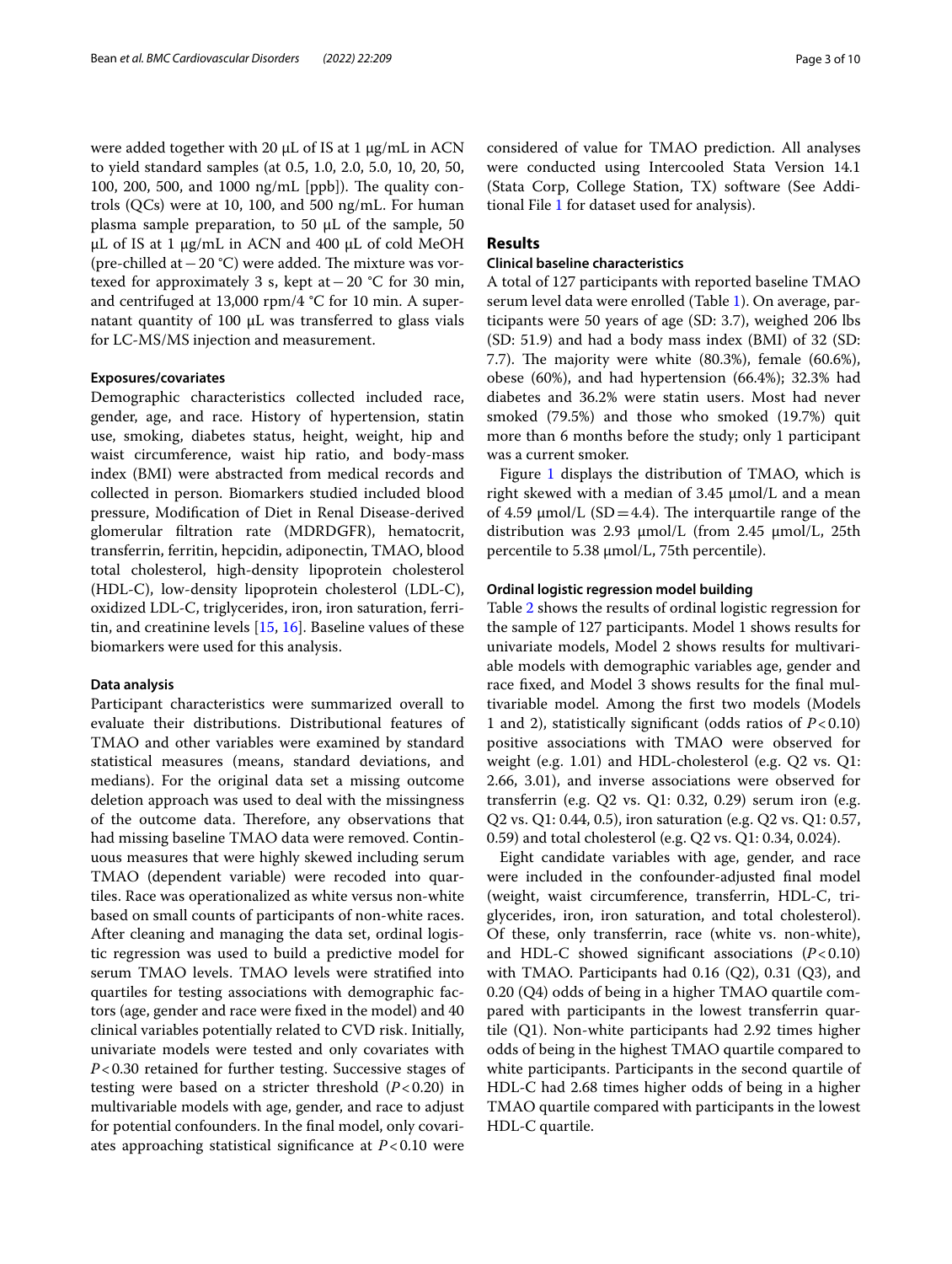<span id="page-3-0"></span>**Table 1** Characteristics of 127 participants based on available serum TMAO data

|                                                  | N   | % Or mean (SD)                   |
|--------------------------------------------------|-----|----------------------------------|
| Gender                                           |     |                                  |
| Female                                           | 77  | 60.63                            |
| Male                                             | 50  | 39.37                            |
| Race                                             |     |                                  |
| White                                            | 102 | 80.31                            |
| Non-White                                        | 25  | 19.69                            |
| Hypertension                                     |     |                                  |
| Yes                                              | 84  | 66.14                            |
| No                                               | 43  | 33.86                            |
| Diabetes                                         |     |                                  |
| Yes                                              | 41  | 32.28                            |
| No                                               | 86  | 67.72                            |
| Statin user                                      |     |                                  |
| Yes                                              | 46  | 36.22                            |
| <b>No</b>                                        | 81  | 63.78                            |
| Smoker                                           |     |                                  |
| Never                                            | 101 | 79.53                            |
| Quit > 6 Months                                  | 25  | 19.69                            |
| Current                                          | 1   | 0.79                             |
| Age (years)                                      | 127 | 49.40 (3.72)                     |
| Weight (lbs)                                     | 127 | 205.90 (51.93)                   |
| <b>BMI</b>                                       | 127 | 32.06 (7.68)                     |
| Waist (Inches)                                   | 118 | 39.53 (6.20)                     |
| Hip (Inches)                                     | 118 | 44.13 (5.91)                     |
| Waist-hip ratio                                  | 118 | 0.90(0.07)                       |
| Systolic BP                                      | 127 | 129.44 (14.89)                   |
| Diastolic BP                                     | 127 | 83.64 (9.80)                     |
| Creatinine <sup>†</sup>                          | 127 | 0.85(0.19)                       |
| MDRDGFR*                                         | 127 | 86.11 (16.37)                    |
| Total Cholesterol <sup>†</sup>                   | 127 | 196.28 (48.71)                   |
| $HDL+$                                           | 127 | 49.65 (15.80)                    |
| $LDL+$                                           | 122 | 110.63 (45.13)                   |
|                                                  | 126 |                                  |
| Oxidized LDL (U/L)<br>Triglycerides <sup>†</sup> | 127 | 37.87 (13.46)                    |
| Hematocrit (%)                                   | 127 | 181.92 (119.66)                  |
|                                                  |     | 40.91 (3.72)                     |
| Iron (ng/mL)<br>Ferritin (ng/mL)                 | 127 | 80.66 (29.58)                    |
| Transferrin <sup>†</sup>                         | 127 | 99.39 (112.11)<br>273.10 (41.92) |
| Iron saturation (%)                              | 127 |                                  |
|                                                  | 127 | 20.31 (8.43)<br>30.46 (27.35)    |
| Hepcidin (ng/mL)                                 | 126 |                                  |
| Adiponectin (ng/mL)                              | 65  | 8256.25 (5788.12)                |
| TMAO (µmol/L)                                    | 127 | 4.59 (4.41)                      |
| RCC max (cm <sup>2</sup> )                       | 124 | 0.35(0.15)                       |
| RCC min $(cm^2)$                                 | 124 | 0.28(0.11)                       |
| RCC distensibility <sup>#</sup>                  | 125 | 40.69 (19.66)                    |
| $RIC$ volume ( $cm2$ )                           | 120 | 197.88 (60.31)                   |
| LCC volume $(cm2)$                               | 119 | 177.64 (50.56)                   |
| LIC volume $(cm2)$                               | 120 | 205.53 (65.39)                   |
| Total wall volume (cm <sup>2</sup> )             | 119 | 763.92 (182.19)                  |

#### **Table 1** (continued)

*BMI* body mass index, *BP* blood pressure, *MDRDGFR* Modifcation of diet in renal disease-derived glomerular fltration rate, *HDL-C* high-density lipoprotein cholesterol, *LDL-C* low-density lipoprotein cholesterol, *TMAO* trimethylamine N-oxide, *RCC* right common carotid, *RIC* right internal carotid, *LCC* left common carotid, *LIC* left internal carotid

 $*(mL/min/1.73 m<sup>2</sup>), (mg/dL), (10<sup>-3</sup>/kPa)$ 



<span id="page-3-1"></span>The crude correlations between transferrin and TMAO was Pearson's  $\rho = -0.0853$  and Spearman's  $\rho = -0.0645$ . The inverse association between TMAO and transferrin based on confounder adjusted ordinal logistic regression is better depicted in Fig.  $2$ . The figure shows percentage reductions in the odds ratios (OR) for TMAO and transferrin from the ordinal logistic regression analysis calculated as  $(1-OR) \times 100\%$ . Percentage reductions in odds ratios and 95% confdence intervals for higher versus lower TMAO are plotted by quartile of transferrin. The distribution of transferrin was approximately normal with a median of 273 mg/dL (50th percentile) and interquartile range of 243 (25th percentile) to 300 mg/dL (75% percentile). For successively higher quartiles of transferrin, the odds of higher versus lower levels of TMAO was reduced by 69–84%.

### **Discussion**

The data used for this study had rich variety in measurements of biological, anthropometrical, dietary, demographic, and clinical variables. Because of this, the exploratory potential of this study was wide enough to make some signifcant observational discoveries. In our sample of 127 recruited adults 41–62 years of age with risk factors for, but without known, ASCVD, participants were selected based on having 2 or more risk factors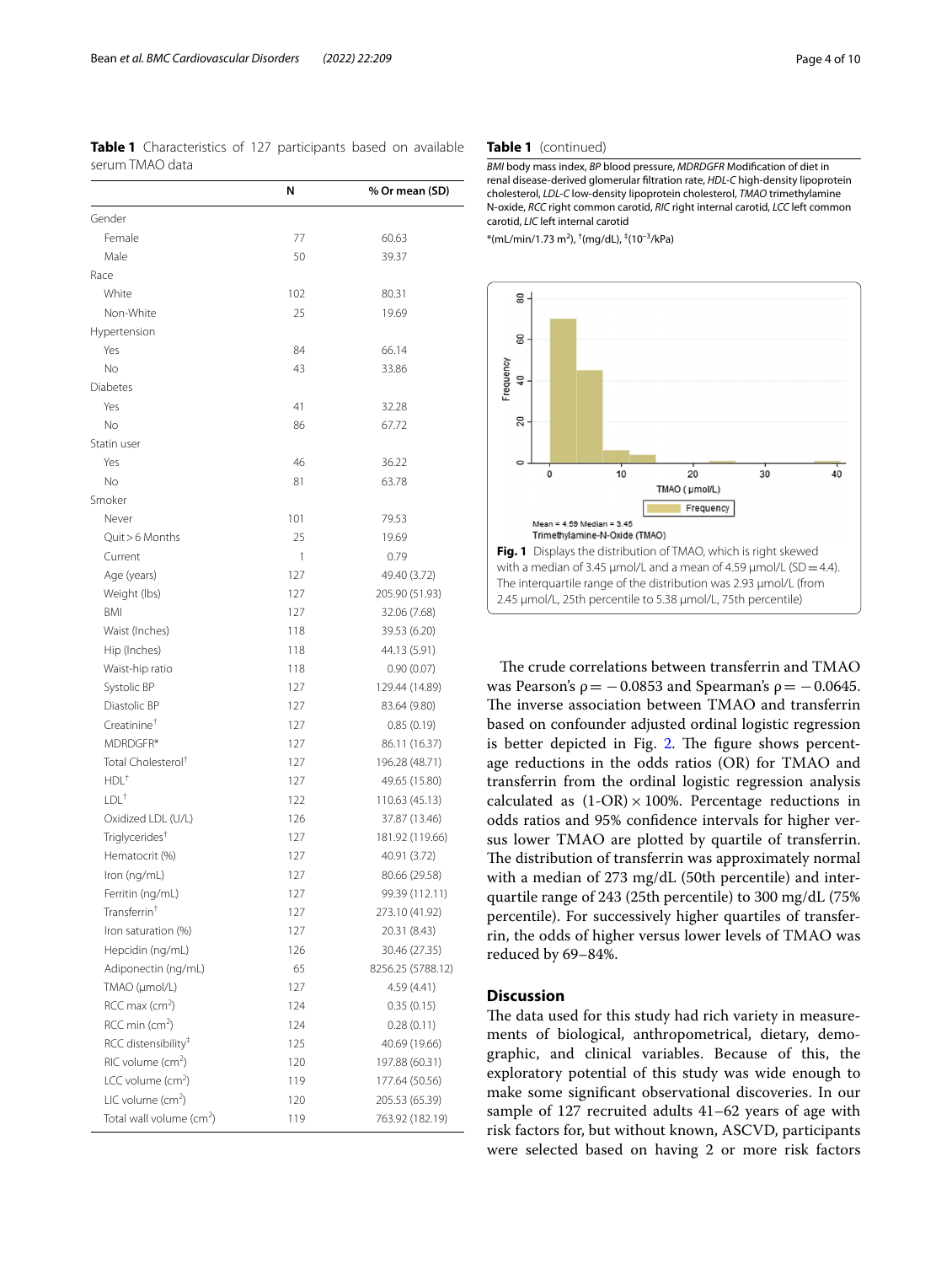## <span id="page-4-0"></span>**Table 2** Ordinal logistic regression model building

|                                | Model 1 (Univariate) |        | Model 2 (Multivariable with<br>demographics) |        | Model 3 (Finalized model) |        |
|--------------------------------|----------------------|--------|----------------------------------------------|--------|---------------------------|--------|
|                                | OR (95% CI)          | P >  z | OR (95% CI)                                  | P >  z | OR (95%) CI)              | P >  z |
| Age                            | 0.98 (0.89, 1.07)    | 0.575  |                                              |        | 0.95(0.85, 1.05)          | 0.282  |
| Gender                         | 0.87(0.46, 1.66)     | 0.674  |                                              |        | 1.10 (0.85, 1.05)         | 0.824  |
| Race white versus non-white    | 1.29 (0.59, 2.81)    | 0.524  |                                              |        | 2.92 (1.02, 8.30)         | 0.045  |
| Weight (lbs)                   | 1.01(1.00, 1.01)     | 0.06   | 1.01 (1.00, 1.01)                            | 0.058  | 1.01 (0.99, 1.03)         | 0.251  |
| Waist circumference            | 1.05 (1.00, 1.10)    | 0.073  | 1.05 (0.99, 1.10)                            | 0.088  | 0.95(0.81, 1.10)          | 0.491  |
| Transferrin Q2 versus Q1       | 0.32(0.13, 0.79)     | 0.013  | 0.29(0.12, 0.72)                             | 0.008  | 0.16(0.05, 0.52)          | 0.002  |
| Transferrin Q3 versus Q1       | $0.66$ (0.28, 1.58)  | 0.352  | 0.61(0.24, 1.51)                             | 0.280  | 0.31 (0.79, 1.20)         | 0.090  |
| Transferrin Q4 versus Q1       | 0.55(0.23, 1.36)     | 0.197  | 0.53(0.21, 1.30)                             | 0.166  | 0.20(0.04, 0.95)          | 0.043  |
| HDL-C Q2 versus Q1             | 2.66 (1.07, 6.62)    | 0.035  | 3.06 (1.19, 7.85)                            | 0.020  | 2.68 (0.86, 8.32)         | 0.088  |
| HDL-C Q3 versus Q1             | 1.10 (0.46, 2.62)    | 0.840  | 1.26 (0.50, 3.19)                            | 0.623  | 1.27 (0.39, 4.12)         | 0.687  |
| HDL-C Q4 versus Q1             | 0.66(0.27, 1.30)     | 0.365  | $0.72$ (0.27, 1.85)                          | 0.489  | 1.13 (0.27, 4.79)         | 0.868  |
| Triglycerides Q2 versus Q1     | 2.02 (0.83, 4.90)    | 0.122  | 1.99 (0.81, 4.86)                            | 0.131  | 2.00 (0.62, 6.48)         | 0.248  |
| Triglycerides Q3 versus Q1     | 1.42 (0.56, 3.61)    | 0.464  | 1.40 (0.54, 3.60)                            | 0.488  | 1.12 (0.31, 4.14)         | 0.861  |
| Triglycerides Q4 versus Q1     | 2.20 (0.93, 5.25)    | 0.074  | 2.14 (0.88, 5.20)                            | 0.091  | 1.68 (0.44, 6.35)         | 0.446  |
| Iron Q2 versus Q1              | 0.44(0.18, 1.09)     | 0.077  | 0.50(0.19, 1.16)                             | 0.103  | 1.43 (0.39, 5.25)         | 0.589  |
| Iron Q3 versus Q1              | 0.28(0.11, 0.68)     | 0.005  | 0.24(0.10, 0.62)                             | 0.003  | 0.55(0.09, 3.33)          | 0.515  |
| Iron Q4 versus Q1              | 0.63(0.24, 1.64)     | 0.345  | 0.56(0.21, 1.50)                             | 0.249  | 2.80 (0.28, 28.26)        | 0.382  |
| Saturation Q2 versus Q1        | 0.57(0.24, 1.36)     | 0.205  | 0.59(0.25, 1.42)                             | 0.240  | 0.88(0.23, 3.30)          | 0.845  |
| Saturation Q3 versus Q1        | 0.40(0.17, 0.96)     | 0.041  | 0.38(0.16, 0.93)                             | 0.033  | 0.44(0.08, 2.58)          | 0.365  |
| Saturation Q4 versus Q1        | 0.75(0.29, 1.91)     | 0.543  | 0.68(0.26, 1.81)                             | 0.442  | 0.31(0.03, 3.35)          | 0.336  |
| Total cholesterol Q2 versus Q1 | 0.34(0.13, 0.86)     | 0.024  | 0.34(0.13, 0.87)                             | 0.024  | 0.65(0.21, 1.97)          | 0.444  |
| Total cholesterol Q3 versus Q1 | 0.84(0.32, 2.23)     | 0.726  | 0.84(0.32, 2.23)                             | 0.726  | 1.66 (0.52, 5.34)         | 0.397  |
| Total cholesterol Q4 versus Q1 | 0.50 (0.20, 1.24)    | 0.134  | 0.50(0.20, 1.24)                             | 0.134  | 1.04 (0.33, 3.34)         | 0.944  |
| MDRDGFR Q2 versus Q1           | 0.83(0.35, 2.00)     | 0.679  | 0.89(0.36, 2.18)                             | 0.798  |                           |        |
| MDRDGFR Q3 versus Q1           | 0.55(0.23, 1.33)     | 0.184  | 0.58(0.24, 1.40)                             | 0.224  |                           |        |
| MDRDGFR Q4 versus Q1           | 0.66(0.26, 1.63)     | 0.361  | 0.70 (0.28, 1.78)                            | 0.456  |                           |        |
| BMI                            | 1.03 (0.99, 1.07)    | 0.15   | 1.03 (0.99, 1.08)                            | 0.112  |                           |        |
| Hip circumference              | 1.05(1.00, 1.11)     | 0.091  | 1.06 (1.00, 1.12)                            | 0.056  |                           |        |
| Systolic BP                    | 1.01 (0.99, 1.03)    | 0.229  | 1.01 (0.99, 1.03)                            | 0.216  |                           |        |
| Diastolic BP                   | 1.02 (0.99, 1.06)    | 0.158  | 1.03 (0.99, 1.06)                            | 0.120  |                           |        |
| LDL-C Q2 versus Q1             | 0.53(0.22, 1.32)     | 0.174  | 0.55(0.22, 1.42)                             | 0.217  |                           |        |
| LDL-C Q3 versus Q1             | 0.77(0.31, 1.90)     | 0.565  | 0.76(0.30, 1.90)                             | 0.553  |                           |        |
| LDL-C Q4 versus Q1             | $0.62$ (0.25, 1.54)  | 0.305  | 0.66(0.26, 1.73)                             | 0.403  |                           |        |
| Total volume Q2 versus Q1      | 1.82 (0.73, 4.55)    | 0.201  | 1.87 (0.73, 4.78)                            | 0.190  |                           |        |
| Total volume Q3 versus Q1      | 2.25 (0.91, 5.56)    | 0.079  | 2.22 (0.81, 6.06)                            | 0.121  |                           |        |
| Total volume Q4 versus Q1      | 0.96(0.38, 2.45)     | 0.935  | 0.86(0.26, 2.82)                             | 0.804  |                           |        |
| Statin use                     | 1.43 (0.75, 2.75)    | 0.278  | 1.51 (0.76, 3.01)                            | 0.239  |                           |        |
| Smoking                        | 1.46 (0.75, 2.85)    | 0.270  | 1.50 (0.75, 2.98)                            | 0.249  |                           |        |
| Waist-hip ratio                | 2.33 (0.03, 190)     | 0.707  |                                              |        |                           |        |
| Hypertension                   | 1.00 (0.52, 1.92)    | 1.00   |                                              |        |                           |        |
| <b>Diabetes</b>                | 1.26 (0.65, 2.48)    | 0.495  |                                              |        |                           |        |
| Lifetime ASCVD risk %          | 1.01 (0.98, 1.04)    | 0.726  |                                              |        |                           |        |
| Creatinine                     | 2.11 (0.40, 10.99)   | 0.376  |                                              |        |                           |        |
| Oxidized LDL-C                 | 1.00 (0.98, 1.30)    | 0.737  |                                              |        |                           |        |
| Hematocrit                     | 1.00 (0.92, 1.09)    | 0.932  |                                              |        |                           |        |
| Ferritin                       | 1.00 (0.99, 1.00)    | 0.955  |                                              |        |                           |        |
| Hepcidin                       | 1.00 (1.00, 1.02)    | 0.651  |                                              |        |                           |        |
| Adiponectin                    | 1.00 (0.99, 1.00)    | 0.485  |                                              |        |                           |        |

*HDL-C* high-density lipoprotein cholesterol, *MDRDGFR* modifcation of diet in renal disease-derived glomerular fltration rate, *BMI* body mass index, *BP* blood pressure, *LDL-C* low-density lipoprotein cholesterol, *ASCVD* atherosclerotic cardiovascular disease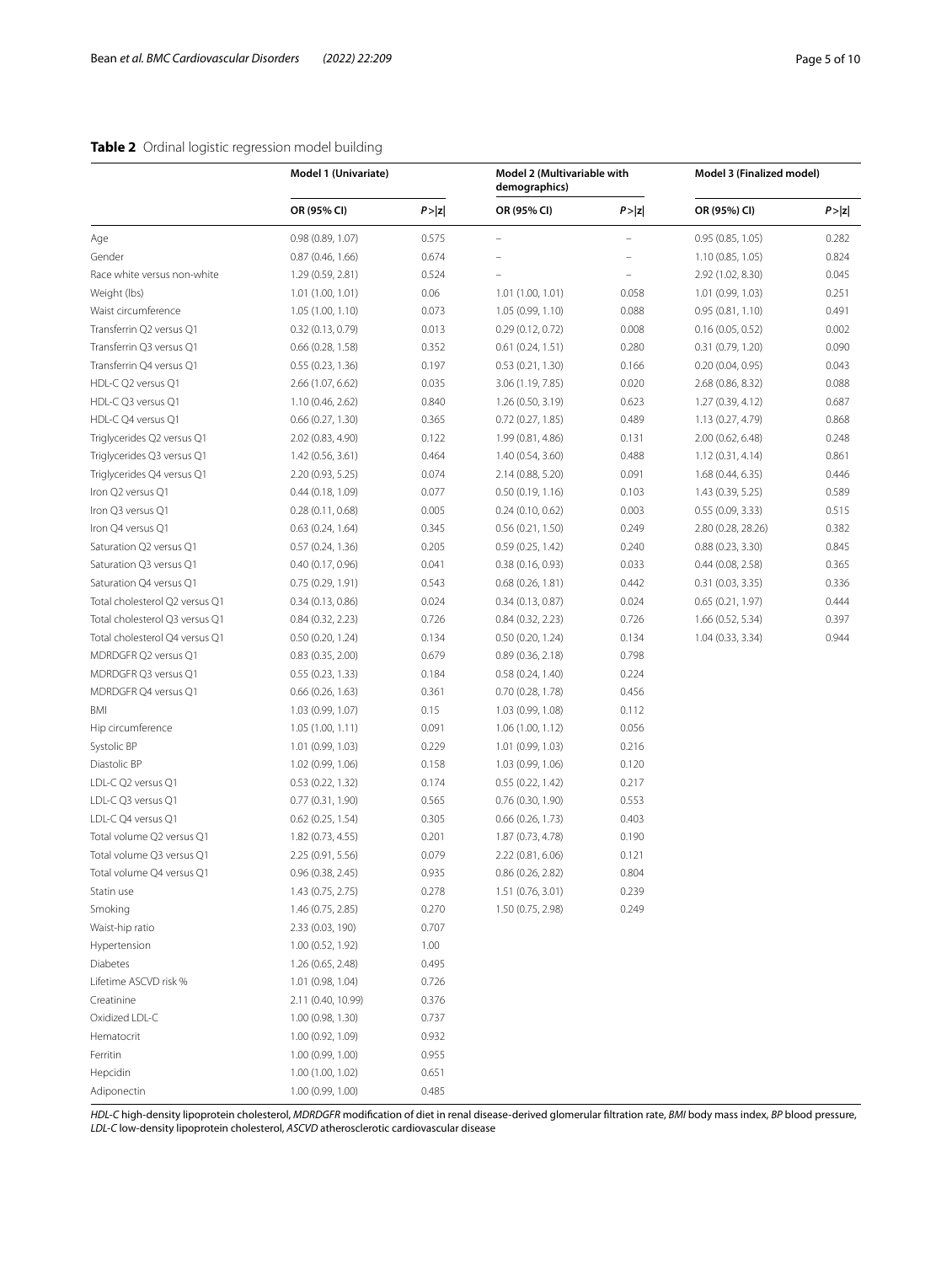

<span id="page-5-0"></span>for ASCVD (high BP, high cholesterol, DM, smoker). It is notable that the average BMI and weight was higher than a randomly selected normal population but because obesity/overweight is also a risk factor for CVD [[17](#page-8-16)] and demonstrates association with other key risk factors. The prevalence of obesity in the state of Ohio, where the study was conducted, is nearly 35%, and obese individuals are likely to be overrepresented among a population interacting with the health care system, from whom this study recruited participants. It is acknowledged that the generalizability of this study is limited as this study population represents people with high risk of ASCVD and not the average physically healthy adult. In the fnal ordinal logistic regression, the strongest predictor variables for serum TMAO levels were race (white vs. nonwhite participants), transferrin, and HDL-C. An inverse association was observed between TMAO and transferrin, whereas positive associations were observed for nonwhite participants and HDL-C.

#### **TMAO and CVD**

The observed inverse association of TMAO with transferrin is generally consistent with the reciprocal involvement of these factors in systemic infammation, vis a vis., TMAO is pro-infammatory whereas transferrin is anti-infammatory.

Elevated TMAO concentrations have been found to induce infammatory endothelial injury by inducing the release of infammatory cytokines, enhancing monocyte adhesion to endothelial cells, and promoting oxidative stress [\[18\]](#page-8-17). Recent studies have noted that gut microbiota that synthesize TMA are iron-dependent and may thus influence iron absorption and metabolism  $[19]$  $[19]$ .

Important clinical measures of iron absorption and delivery to tissues include serum iron and iron saturation, both of which are related to transferrin. Serum iron measures the amount of iron that is bound to transferrin in the blood, and iron saturation is the percentage of transferrin associated with iron, i.e. the percentage of total iron binding capacity. Notably, in our sample, low serum iron and low iron saturation were signifcant predictors of high levels of TMAO in univariate models, but these efects were attenuated in the fnal multivariable model after adjustment for transferrin and other variables. Furthermore, the overall mean iron saturation of our sample of participants was low (20%) suggesting that many participants may have had subclinical iron defciency anemia or infammatory anemia (anemia of chronic disease).

#### **Transferrin, TMAO and CVD**

In our sample of adult participants, all of whom had CVD risk factors, transferrin was the strongest and most consistent predictor of TMAO, e.g., high levels of proinfammatory TMAO were markedly reduced (69–84%) in participants with higher levels of anti-infammatory transferrin (Fig. [2](#page-5-0)). In contrast to the pro-infammatory impact of TMAO, transferrin is a negative acute phase glycoprotein that decreases in response to infammation. Secreted by the liver, transferrin binds to and delivers ferric iron to all tissues throughout the body. For example, transferrin-bound iron is transported to the bone marrow for the production of hemoglobin and erythrocytes.

Transferrin also chelates free iron, which is toxic, thereby preventing the formation of infammatory free radicals and oxidative damage to the endothelium and other tissues [\[20](#page-8-19)]. Transferrin promotes auto-oxidation reactions which makes it vital for transporting iron in a redox-inactive form. Therefore, the primary role of transferrin is to transport iron safely around the body to supply growing cells as well as preventing free radical formation [\[21](#page-8-20)].

Several previous studies have reported that low transferrin is associated with systemic infammation and increased risk of CVD. A follow up study of participants in the National Health and Nutrition Examination Survey (NHANES) reported an inverse relationship between transferrin saturation and CVD mortality [\[22](#page-8-21)], and a recent cohort study found that elevation of soluble transferrin receptor levels in response to iron defciency increased the risk of myocardial infarction and cardiovascular death [\[23](#page-8-22)]. Other studies have also noted that the combination of anemia and infammation (anemia of chronic disease) is associated with a worse prognosis and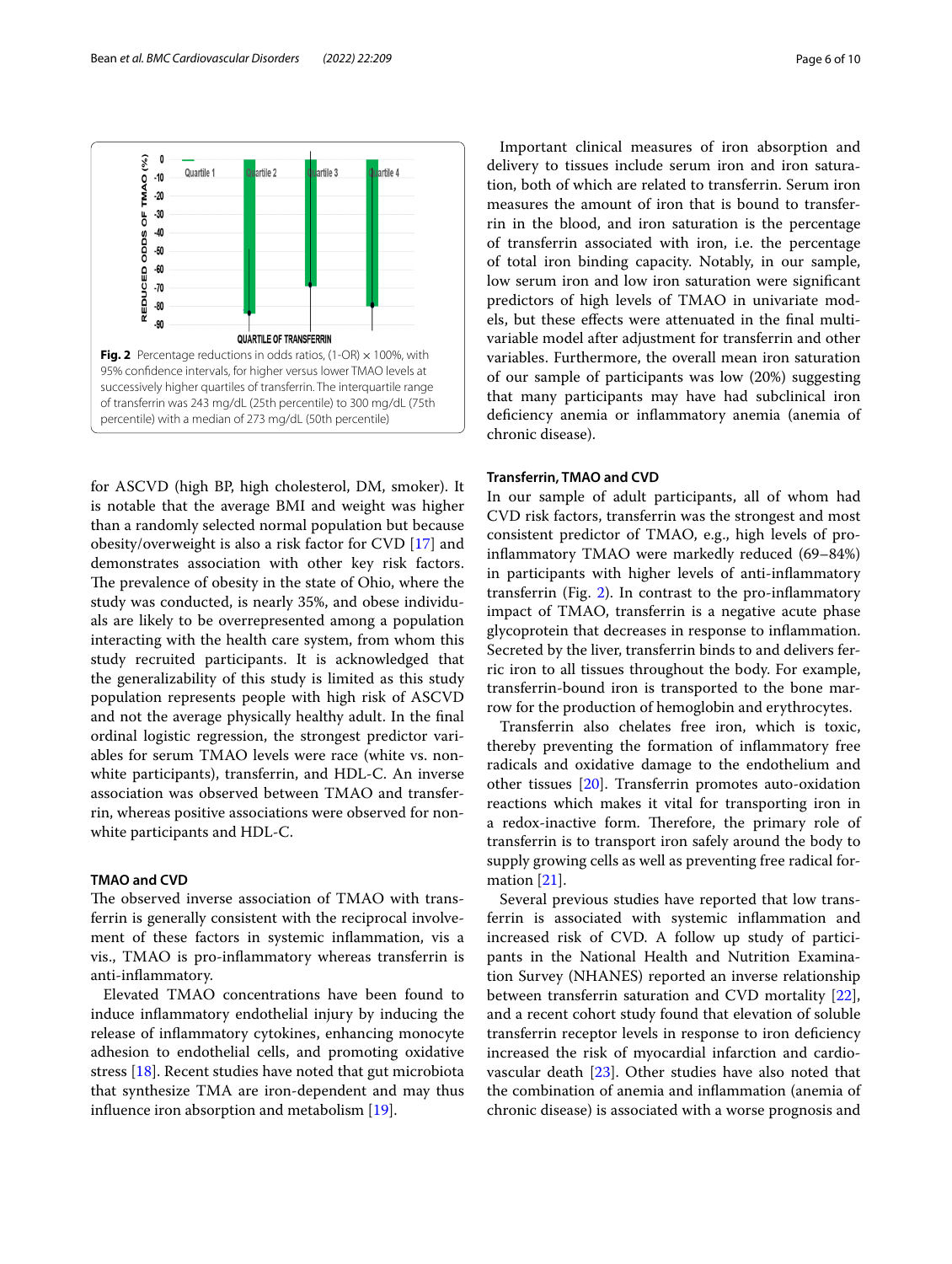an increased risk of cardio-cerebrovascular death in participants with coronary artery disease  $[24]$  $[24]$ . These lines of evidence, coupled with our results for participants at risk for CVD, may suggest that elevated TMAO could have a part in disrupting iron homeostasis, potentially leading to infammatory anemia that may in turn signal the presence of, if not contribute to, the pathogenesis of CVD and other CVD-related conditions. Noting that others have also suspected the role of TMAO in iron-dependent processes such as mitochondrial membrane permeability [[25\]](#page-8-24), this hypothesis has yet to be evaluated in an experimental design.

#### **Diabetes and transferrin**

Several studies have linked transferrin with other chronic conditions strongly associated with CVD such as diabetes and chronic kidney disease [[26–](#page-8-25)[30\]](#page-8-26). As previously described, diabetes mellitus and TMAO have a well-recognized specifc association. In one study, lipid peroxidation was found to be enhanced with lower concentrations of transferrin [[26\]](#page-8-25). In another study, values of non-transferrin-bound iron (NTBI) levels were compared between participants with known diabetes, newly diagnosed diabetes participants, and healthy control subjects, signifcantly higher values of NTBI were much more common in the type 2 diabetes participants compared to the healthy controls. The highest values were observed in participants with known diabetes while the lowest were in the healthy control subjects [\[27](#page-8-27)]. A prospective study assessing several biomarkers of iron metabolism and insulin resistance demonstrated that serum transferrin had a statistically signifcant inverse association with insulin resistance [\[28](#page-8-28)]. Like TMAO, transferrin has been linked to diabetes indicating that diabetes may also play a role in the relationship between these two biomarkers.

#### **CKD and transferrin**

Lower transferrin saturation has been independently associated with higher risk of mortality for CKD patients [[29\]](#page-8-29). Interestingly, one study that compared hemodialysis patients with versus without CVD found that higher transferrin iron binding capacity was associated with increased CVD and end stage renal failure risk  $[30]$ . This complements our fndings, as high TIBC is an indicator of iron defciency and means that there are higher concentrations of circulating free transferrin due to low concentrations of circulating free iron to bind.

The literature is consistent in the associations between TMAO and transferrin on chronic disease risk and outcomes, which strengthens the biological plausibility of a potential relationship between TMAO and transferrin in our study. What is clear from the discussion above is that TMAO and transferrin each demonstrate associations with various chronic diseases such as CKD, diabetes, and CVD. What remains unclear are the potential mechanistic interactions that TMAO and transferrin might have with one another. One feasible possibility is that decreased transferrin is associated with increased free iron, which favors the presence of certain gut microbiota associated with increased TMAO production [\[19](#page-8-18), [31\]](#page-8-30). One study that assessed the interaction between iron availability and specifc gut microbiota demonstrated that an increase in the availability of iron in the gut correlated with an increased prevalence of gut microbiota from the Clostridia class [[19\]](#page-8-18). Interestingly, another study that observed the relationship between diferent gut microbiota and plasma metabolites such as TMAO found that there was a signifcant positive association between plasma TMAO concentrations and Clostridiales  $[31]$  $[31]$ . These two findings connect transferrin and TMAO in a biologically plausible way. The potential relationship and causal pathways of transferrin, free iron, Clostridia gut microbiota, serum TMAO, diabetes, chronic kidney disease, and CVD risk are shown as a visual diagram (Fig. [3\)](#page-7-1).

#### **Race, TMAO and CVD**

Non-white participants had 3 times higher odds of being in the highest quartile of serum TMAO compared to white participants. Similar racial diferences in other CVD-related biomarkers have been reported previously, including those related to infammation, lipids, adipokines, as well as biomarkers of endothelial damage, myocyte injury, and neurohormonal stress [[32\]](#page-8-31). Our fndings suggest that elevated TMAO contributes to this health disparity in CVD and CVD-related events. As a consequence of socioeconomic diferences, minorities in the United States tend to have higher exposure to dietary factors that predispose them to TMAO production, infammation and higher CVD risk [[33\]](#page-9-0). Structural factors, like racism, infuence the availability of healthy food choices which have been shown to be associated with CVD. As such, TMAO represents a piece of this pathway.

#### **Cholesterol and TMAO**

It is well known that higher total cholesterol and LDL-C are associated with increased risk of CVD, whereas elevated HDL-C is generally considered protective [[34\]](#page-9-1). Recent evidence suggests that atheroprotection by HDL-C is related to the enhancement of cholesterol efflux from macrophages and foam cells in atherosclerotic plaques and transport to the liver, a process known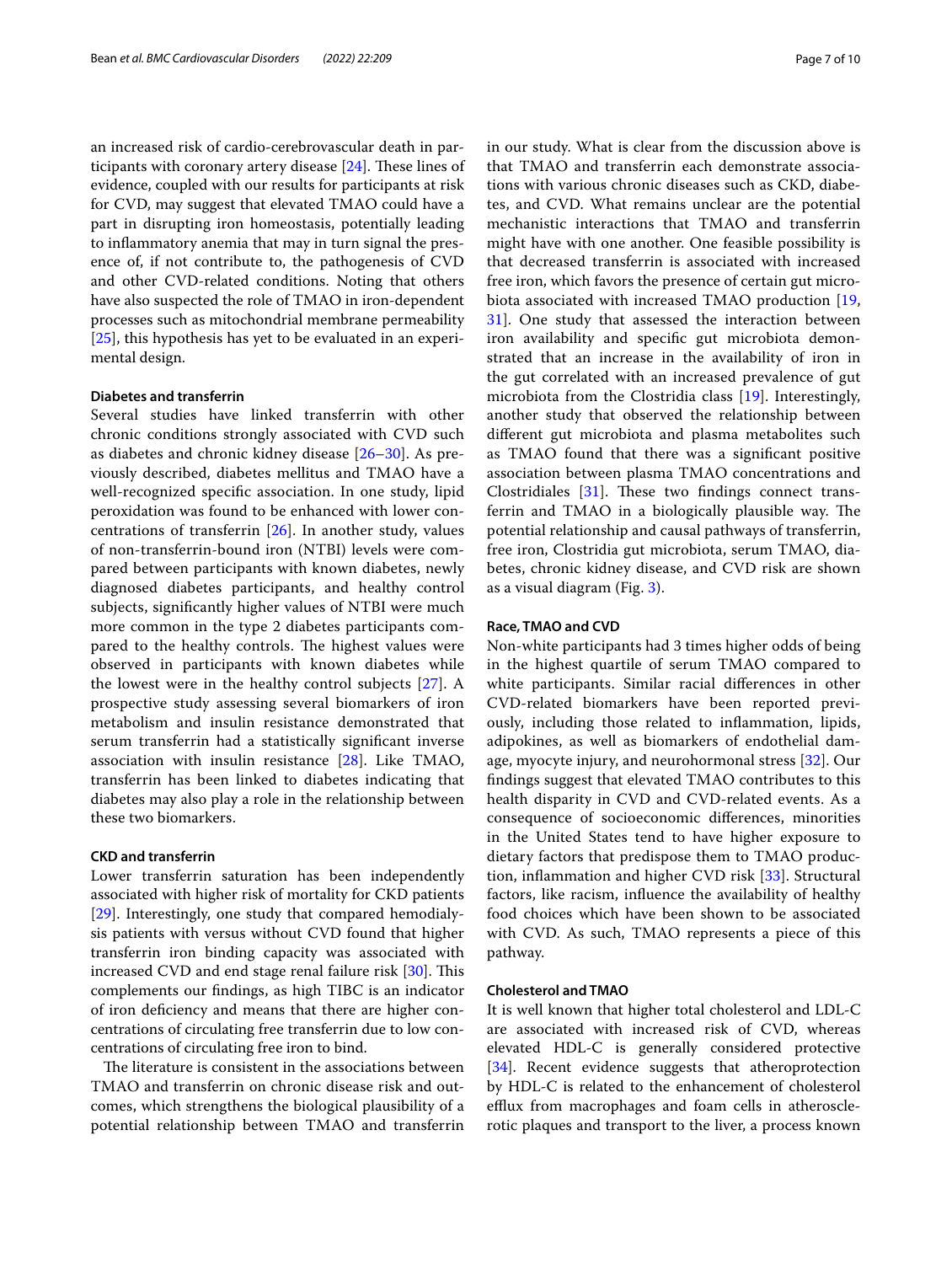

<span id="page-7-1"></span>as reverse cholesterol transport [\[35,](#page-9-2) [36\]](#page-9-3). In this study there was a positive association between HDL-C and TMAO in certain comparisons, e.g., Q2 versus Q1. A potential biological basis for the observed association remains unclear. Presence of certain dietary interactions is a possibility, e.g. hypertriglyceridemia, hyperglycemia, and carbohydrate intake tend to be associated with lower HDL-C [\[37](#page-9-4)], whereas meat intake tends to be associated with higher TMAO levels. It is noteworthy that our fndings contrast with those of another study in which TMAO concentration was inversely associated with HDL-C  $[38]$  $[38]$ . This may have been confounded by higher prevalence of diabetes and diabetic nephropathy, given the association between diabetes and low HDL-C as well as with kidney disease, which in turn is associated with higher TMAO levels.

### **Conclusion**

Most signifcantly, among participants with risk factors for (but absence of known) ASCVD, transferrin had a signifcant predictive association with TMAO and may represent a novel potential biomarker of increased CVD risk worthy of further study. The biological mechanistic relationships between TMAO, HDL-C, and transferrin remain unclear. These results warrant further examination of iron, metabolism, homeostasis, and gut microbiome to better understand and mitigate known increased CVD risk.

#### **Abbreviations**

TMAO: Trimethylamine-N-oxide; CVD: Cardiovascular disease; HDL-C: High-density lipoprotein cholesterol; ASCVD: Atherosclerotic cardiovascular disease; TMA: Trimethylamine; DM: Diabetes mellitus; BMI: Body-mass index; MDRDGFR: Modifcation of diet in renal disease-derived glomerular fltration rate; LDL-C: Density lipoprotein cholesterol; OR: Odds ratio; NHANES: National Health and Nutrition Examination Survey; NTBI: Non-transferrin-bound iron; RCC: Right common carotid; RIC: Right internal carotid; LCC: Left common carotid; LIC: Left internal carotid.

#### **Supplementary Information**

The online version contains supplementary material available at [https://doi.](https://doi.org/10.1186/s12872-022-02644-3) [org/10.1186/s12872-022-02644-3](https://doi.org/10.1186/s12872-022-02644-3).

<span id="page-7-0"></span>**Additional fle 1.** Dataset used for analysis.

**Acknowledgements**

Not applicable.

#### **Author contributions**

LB analyzed and interpreted participant data and was the primary writer of the manuscript. JW assisted in the analysis and interpretation of the data and was a major contributor to writing the manuscript. RH assisted in the analysis for fgures and was a major contributor in writing the manuscript. SS was a contributor in writing the manuscript and played the key role for getting access to the background knowledge of the data used for this study. SR was a contributor in the writing of the manuscript as well as played the key role in the collection of the data that was used for this study. MWM was a major contributor in writing the manuscript and gaining access to the data used for the study. All authors read and approved the fnal manuscript.

#### **Funding**

The collection of the data that was used for this study was supported by the U.S. National Institute of Health (Grant No. HL095563 to S.V.R.) and National Center for Advancing Translational Sciences (Grant No. 8UL1TR000090-05, 8KL2TR000112-05, and 8TL1TR000091-05).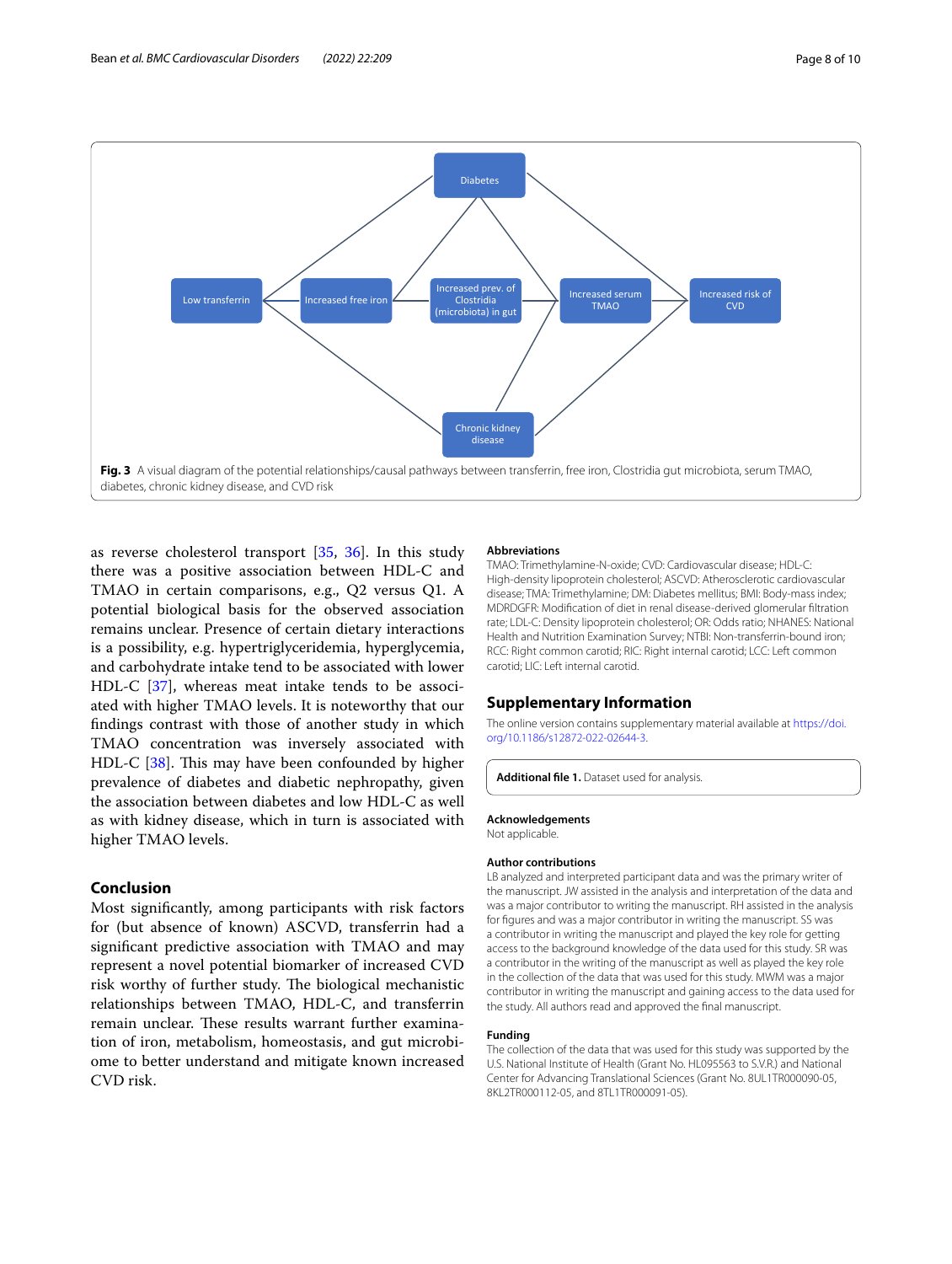#### **Availability of data and materials**

The datasets used and analyzed during the current study are available from the corresponding author on reasonable request.

#### **Declarations**

#### **Ethics approval and consent to participate**

The Ohio State University's Institutional Review Board approved the study (#2008H0308), compliant with the Declaration of Helsinki and all relevant regulations and guidelines, and all subjects provided written informed consent to participate prior to completing any study activities.

#### **Consent for publication**

Not applicable, no information or images that could lead to identifcation of participants are in this manuscript.

#### **Competing interests**

The authors declare that they have no competing interests.

#### **Author details**

<sup>1</sup> Division of Epidemiology, College of Public Health, The Ohio State University, Columbus, OH, USA. <sup>2</sup> Davis Heart and Lung Research Institute, College of Medicine, The Ohio State University, Columbus, OH, USA. <sup>3</sup>Krannert Cardiovascular Research Center, Indiana University School of Medicine, Indianapolis, IN, USA. <sup>4</sup> Division of Cardiovascular Medicine, Department of Internal Medicine, The Ohio State University, Wexner Medical Center, 473 W 12th Ave Suite 200, Columbus, OH 43210, USA.

## Received: 23 February 2022 Accepted: 18 April 2022

#### **References**

- <span id="page-8-0"></span>1. CDC. Heart disease facts. Center for disease control and prevention. 2021. <https://www.cdc.gov/heartdisease/facts.htm>.
- <span id="page-8-1"></span>2. Roy S. Atherosclerotic cardiovascular disease risk and evidence-based management of cholesterol. N Am J Med Sci. 2014;6:191.
- <span id="page-8-2"></span>3. Li D, Kirsop J, Tang WH. Listening to our gut: contribution of gut microbiota and cardiovascular risk in diabetes pathogenesis. Curr Diabetes Rep. 2015;15:1–9.
- <span id="page-8-3"></span>4. Mamic P, Chaikijurajai T, Tang WW. Gut microbiome-A potential mediator of pathogenesis in heart failure and its comorbidities: state-of-the-art review. J Mol Cell Cardiol. 2021;152:105–17.
- <span id="page-8-4"></span>5. Randrianarisoa E, Lehn-Stefan A, Wang X, et al. Relationship of serum trimethylamine n-oxide (tmao) levels with early atherosclerosis in humans. Sci Rep. 2016;6:1–9.
- <span id="page-8-5"></span>6. Wang ZKE, Bennett BJ, et al. Gut flora metabolism of phosphatidylcholine promotes cardiovascular disease. Nature. 2011;472:57–63.
- <span id="page-8-6"></span>7. Dambrova M, Latkovskis G, Kuka J, Strele I, et al. Diabetes is associated with higher trimethylamine n-oxide plasma levels. Exp Clin Endocrinol Diabetes. 2016;124:251–6.
- <span id="page-8-7"></span>8. Tang WW, Wang Z, Levison BS, et al. Intestinal microbial metabolism of phosphatidylcholine and cardiovascular risk. N Engl J Med. 2013;368:1575–84.
- <span id="page-8-8"></span>9. Koeth RA, Wang Z, Levison BS, Buffa JA, Org E, Sheehy BT, Britt EB, Fu X, Wu Y, Li L, Smith JD, DiDonato JA, Chen J, Li H, Wu GD, Lewis JD, Warrier M, Brown JM, Krauss RM, Tang WH, Hazen SL. Intestinal microbiota metabolism of l-carnitine, a nutrient in red meat, promotes atherosclerosis. Nat Med. 2013;19:576–85.
- <span id="page-8-9"></span>10. Wilcox JSS, Graham B, Zabell A, Li XS, Li L, Shelkay S, Fu X, Neale S, O'Laughlin C, Peterson K, Hazen SL, Tang WHW. Dietary choline supplements, but not eggs, raise fasting tmao levels in participants with normal renal function: a randomized clinical trial. Am J Med. 2021;134:1160–9.
- <span id="page-8-10"></span>11. Wang Z, Bergeron N, Levison BS, et al. Impact of chronic dietary red meat, white meat, or non-meat protein on trimethylamine n-oxide metabolism and renal excretion in healthy men and women. Eur Heart J. 2019;40:583–94.
- <span id="page-8-11"></span>12. Park JE, Miller M, Rhyne J, Wang Z, Hazen SL. Differential effect of shortterm popular diets on tmao and other cardio-metabolic risk markers. Nutr Metab Cardiovasc Dis. 2019;29(5):513–7.
- <span id="page-8-12"></span>13. Malinowska AM, Szwengiel A, Chmurzynska A. Dietary, anthropometric, and biochemical factors infuencing plasma choline, carnitine, trimethylamine, and trimethylamine-n-oxide concentrations. Int J Food Sci Nutr. 2017;68:488–95.
- <span id="page-8-13"></span>14. Wu WK, Chen CC, Liu PY, et al. Alidentifcation of tmao-producer phenotype and host–diet–gut dysbiosis by carnitine challenge test in human and germ-free mice. Gut. 2019;68:1439–49.
- <span id="page-8-14"></span>15. Raman SV, Sharkey-Toppen TP, Tran T, et al. Iron, infammation and atherosclerosis risk in men vs. Perimenopausal women. Atherosclerosis. 2015;241:249–54.
- <span id="page-8-15"></span>16. Winner MW III, Sharkey-Toppen T, Zhang X, Pennell ML, Simonetti OP, Zweier JL, Vaccaro PS, Raman SV. Iron and noncontrast magnetic resonance T2\* as a marker of intraplaque iron in human atherosclerosis. J Vasc Surg. 2015;61:1556–64.
- <span id="page-8-16"></span>17. Poirier P, Giles TD, Bray GA, Hong Y, Stern JS, Pi-Sunyer FX, Eckel RH. Obesity and cardiovascular disease: pathophysiology, evaluation, and efect of weight loss. Circulation. 2006;113:898–918.
- <span id="page-8-17"></span>18. Liu Y, Dai M. Trimethylamine n-oxide generated by the gut microbiota is associated with vascular infammation: new insights into atherosclerosis. Mediat Infamm. 2020.
- <span id="page-8-18"></span>19. La Carpia F, Wojczyk BS, Annavajhala MK, et al. Transfusional iron overload and intravenous iron infusions modify the mouse gut microbiota similarly to dietary iron. NPJ Bioflms Microb. 2019;5:1–11.
- <span id="page-8-19"></span>20. Basuli D, Stevens RG, Torti FM, Torti SV. Epidemiological associations between iron and cardiovascular disease and diabetes. Front Pharmacol. 2014;5:117.
- <span id="page-8-20"></span>21. Gomme PT, McCann KB, Bertolini J. Transferrin: structure, function and potential therapeutic actions. Drug Discov today. 2005;10:267–73.
- <span id="page-8-21"></span>22. Kim KS, Son HG, Hong NS, Lee DH. Associations of srum ferritin and transferrin % saturation with all cause, cancer and cvd disease mortlatiy: third national health and nutriton exmaination sruvey follow-up study. J Prevent Med Public Health. 2012;45:196.
- <span id="page-8-22"></span>23. Weidmann H, Bannasch JH, Waldeyer C, Shrivastava A, Appelbaum S, Ojeda-Echevarria FM, Schnabel R, Lackner KJ, Blankenberg S, Zeller T, Karakas M. Iron metabolism contributes to prognosis in coronary artery disease: prognostic value of the soluble transferrin receptor within the artherogene study. J Am Heart Assoc. 2020;9:e015480.
- <span id="page-8-23"></span>24. Lanser L, Fuchs D, Scharnagl H, Grammer T, Kleber ME, März W, Weiss G, Kurz K. Anemia of chronic disease in patients with cardiovascular disease. Front Cardiovasc Med. 2021.
- <span id="page-8-24"></span>25. Fedotcheva N, Olenin A, Beloborodova N. Infuence of microbial metabolites on the nonspecifc permeability of mitochondrial membranes under conditions of acidosis and loading with calcium and iron ions. Biomedicines. 2021;9:558.
- <span id="page-8-25"></span>26. Campenhout AV, Van Campenhout CM, Lagrou AR, Manuel-y-Keenoy B. Transferrin modifcations and lipid peroxidation: Implications in diabetes mellitus. Free Radic Res. 2003;37:1069–77.
- <span id="page-8-27"></span>27. Lee DH, Liu DY, Jacobs DR Jr, Shin HR, Song K, Lee IK, Kim B, Hider RC. Common presence of non–transferrin-bound iron among patients with type 2 diabetes. Diabetes Care. 2006;29:1090–5.
- <span id="page-8-28"></span>28. Wlazlo N, Van Greevenbroek MM, Ferreira I, Jansen EH, Feskens EJ, Van Der Kallen CJ, Schalkwijk CG, Bravenboer B, Stehouwer CD. Iron metabolism is prospectively associated with insulin resistance and glucose intolerance over a 7-year follow-up period: The codam study. Acta Diabetol. 2014;52:337–48.
- <span id="page-8-29"></span>29. Li X, Danielson K, Forsal I, et al. Inverse association of transferrin saturation with mortality risk in chronic kidney disease. Nephrol Dial Transplant. 2020.
- <span id="page-8-26"></span>30. Healy H, Reith D, Morgan C, Clague A, Westhuyzen J. Are metalloproteins and acute phase reactants associated with cardiovascular disease in endstage renal failure? Ann Clin Lab Sci. 2000;30:295–304.
- <span id="page-8-30"></span>31. Org E, Blum Y, Kasela S, et al. Relationships between gut microbiota, plasma metabolites, and metabolic syndrome traits in the metsim cohort. Genome Biol. 2017;18:1–4.
- <span id="page-8-31"></span>32. Hackler E III, Lew J, Gore MO, Ayers CR, Atzler D, Khera A, Rohatgi A, Lewis A, Neeland I, Omland T, De Lemos JA. Racial diferences in cardiovascular biomarkers in the general population. J Am Heart Assoc. 2019;8(18):e012729.